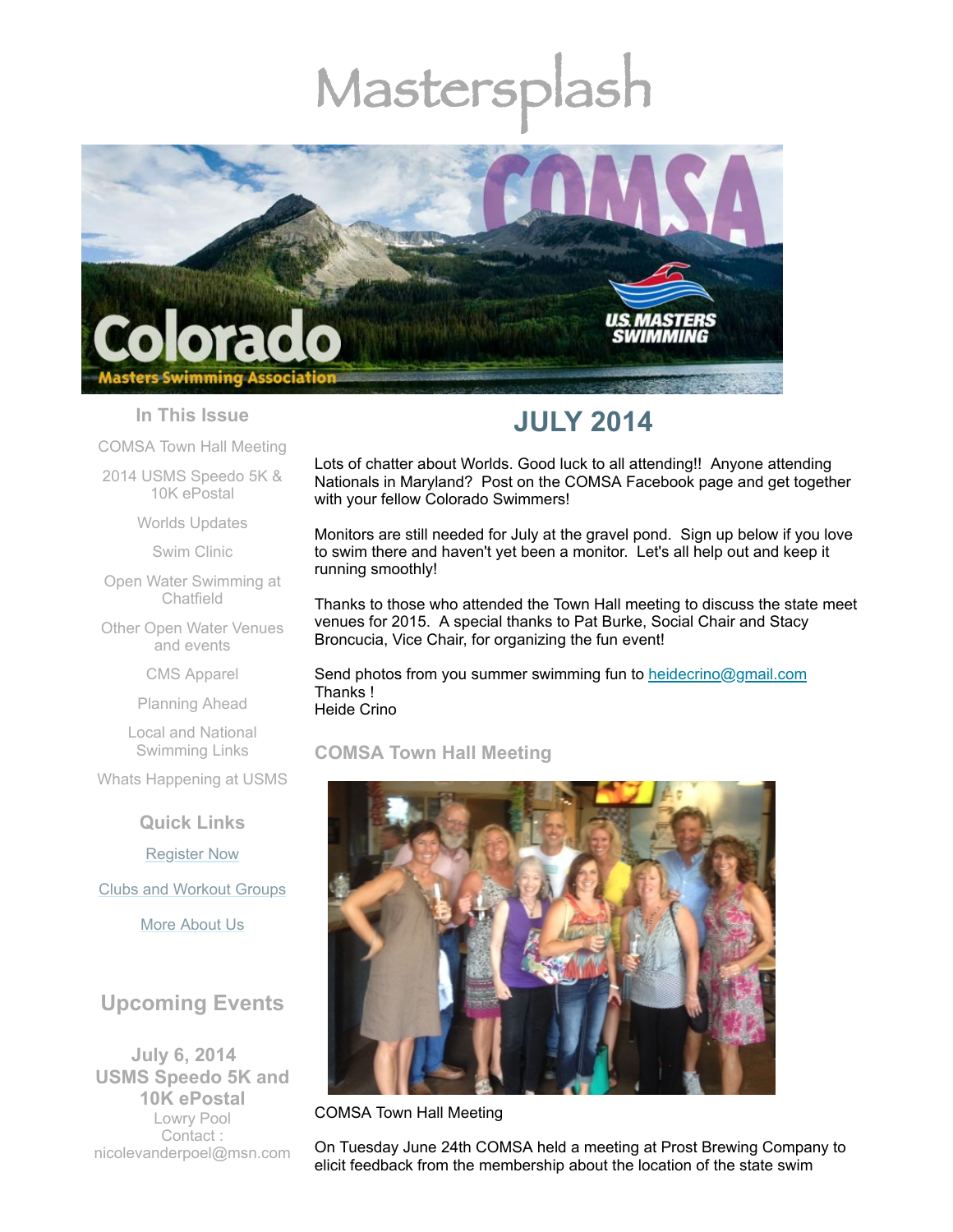**July 19, 2014 2014 Denver Masters Long Course Meters Invitational Swimming Meet** DU El Pomar **Natatorium** meet info and [registration](https://www.clubassistant.com/club/meet_information.cfm?c=1279&smid=5817)

> **July 26, 2014 Swim Clinic** DU El Pomar **Natatorium** Contact: Andrew La [Vasseur](mailto:swimmin4fun@msn.com)

**July 27-Aug.10, 2014 Fina World Masters Championships** Montreal, Canada [meet](http://finamasters2014.org/home/) info

**August 10, 2014 Team Fort Collins Horsetooth Open Water Swim** Horsetooth Reservior [event](http://www.horsetoothswim.com/) info

**August 13-17, 2014 2014 Marriott U.S. Masters Swimming Summer National Championship** University of Maryland Rec Center Natatorium [meet](http://www.usms.org/comp/lcnats14/) info

#### More [Information](http://www.comsa.org/)

# **Ongoing Events**

**Butterfly is Not a Crime Postal Swim Oct 15, 2013-Aug 31 2014** event [info/registration](http://swimflyfast.com/)

meet. The board was interested to get some feedback about whether they liked the idea of holding the Annual Championship meet out of town and if so, how regularly we should do that.

By in large, the feedback from the membership was positive about the 2014 meet in Grand Junction but it was recognized by all that there was a price to pay. There were about half the number of participants at this years meet as compared to recent meets held on the front range. It was mentioned that COMSA should do a better job of promoting the out of town meets to insure better attendance (THANK YOU...we heard you). On the other hand, those that did make the journey expressed positive sentiments about the experience. Great town, great facility, and forced social time with fellow swimmers.

The COMSA board then polled the attendees regarding three venues for next year's meet; Denver University, Veterans Memorial in Thornton and EPIC Center in Fort Collins. Veterans polled the highest with EPIC coming in a very close second. VMAC has done a nice job for us in the past and the membership seemed pleased with the venue so the 2015 State Meet will be held March 27th through 29th at VMAC.

When asked how often they would like attend a special out of the metro area venue for the state meet the membership overwhelming selected "Every 3 Years". Look for a fun agenda in Fort Collins for 2017!!!

A good time was had by all at the meeting. Prost sponsored the event with free beer and many of the attendees then went down the street to Little Man Ice Cream where some learned how old they were as they attempted to demonstrate their Hula - Hoop skills.

Thank you all for speaking up and showing your support for swimming in

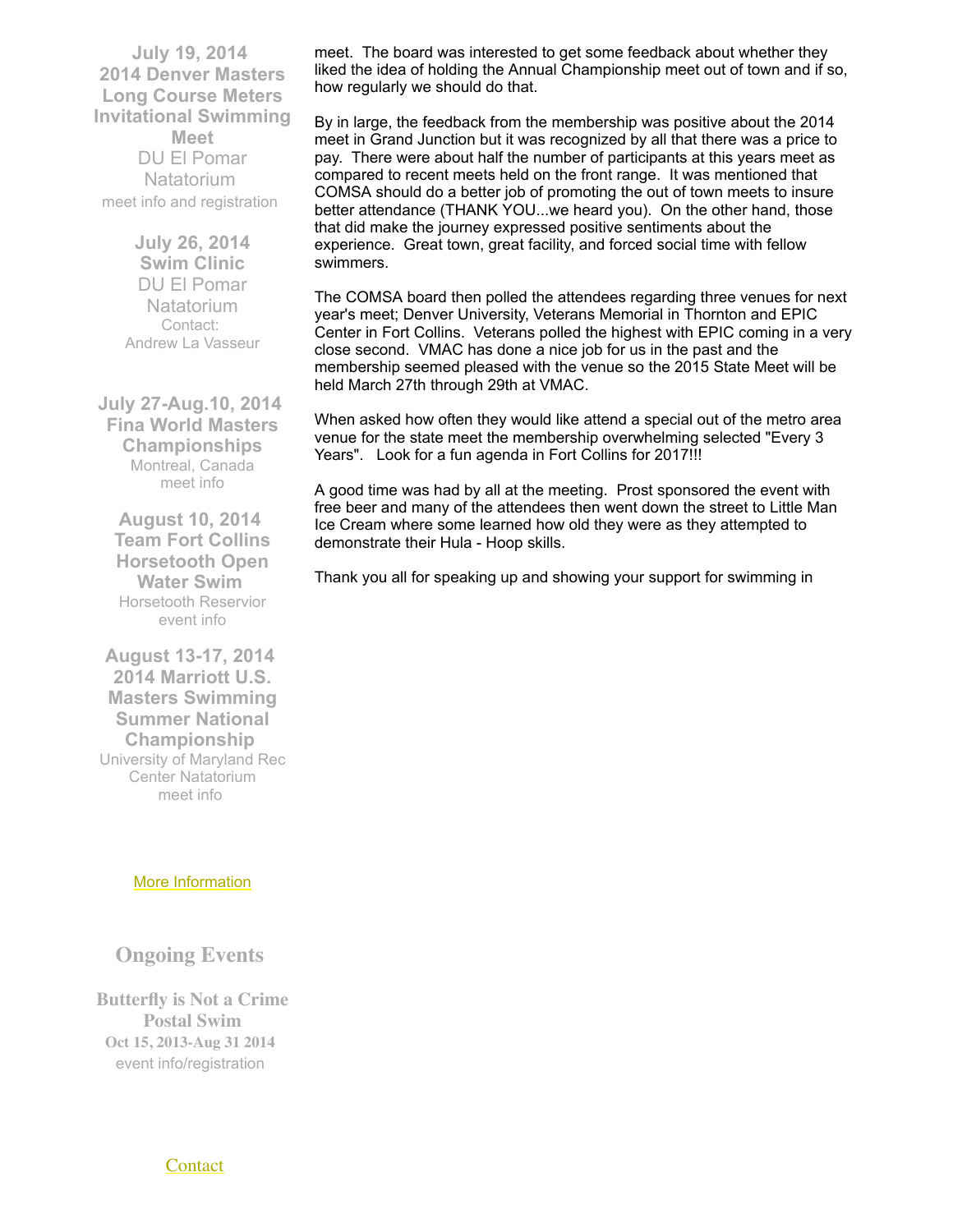Colorado.



# <span id="page-2-0"></span>**2014 USMS Speedo 5K & 10K ePostal National Championships**

# **2014 USMS Speedo 5K & 10K ePostal National Championships**

# **July 6th (12:00 pm to 3:00 pm)**

**Come on Colorado, how Postal can you go?** It's time to step up and show the rest of the USA how tough high altitude swimmers are! Whether you are training for an Open Water 10K or want to challenge yourself and your teammates to swimming a 5K or a 10K straight, this is an opportunity you don't want to pass up. You also get a really cool Colorado Goes Postal Cap for participating!

**The 2014 USMS Speedo 5K and 10K ePostal National Championship is hosted by Rogue Valley Masters** in Ashland, Oregon. You must be USMS Registered in order to participate. The object is to swim either or both a 5K or 10K in a 50 meter Pool sometime between May 15th and September 15th. Submit your splits and entry form online to the host team and see how you rank Nationally! We are fortunate to have COMSA sponsor 2 opportunities to swim the Postals outside in a 50 Meter pool at Lowry. **The next opportunity is Sunday, July 6th from 12:00 to 3:00 pm**. Please arrive at least 10 minutes early .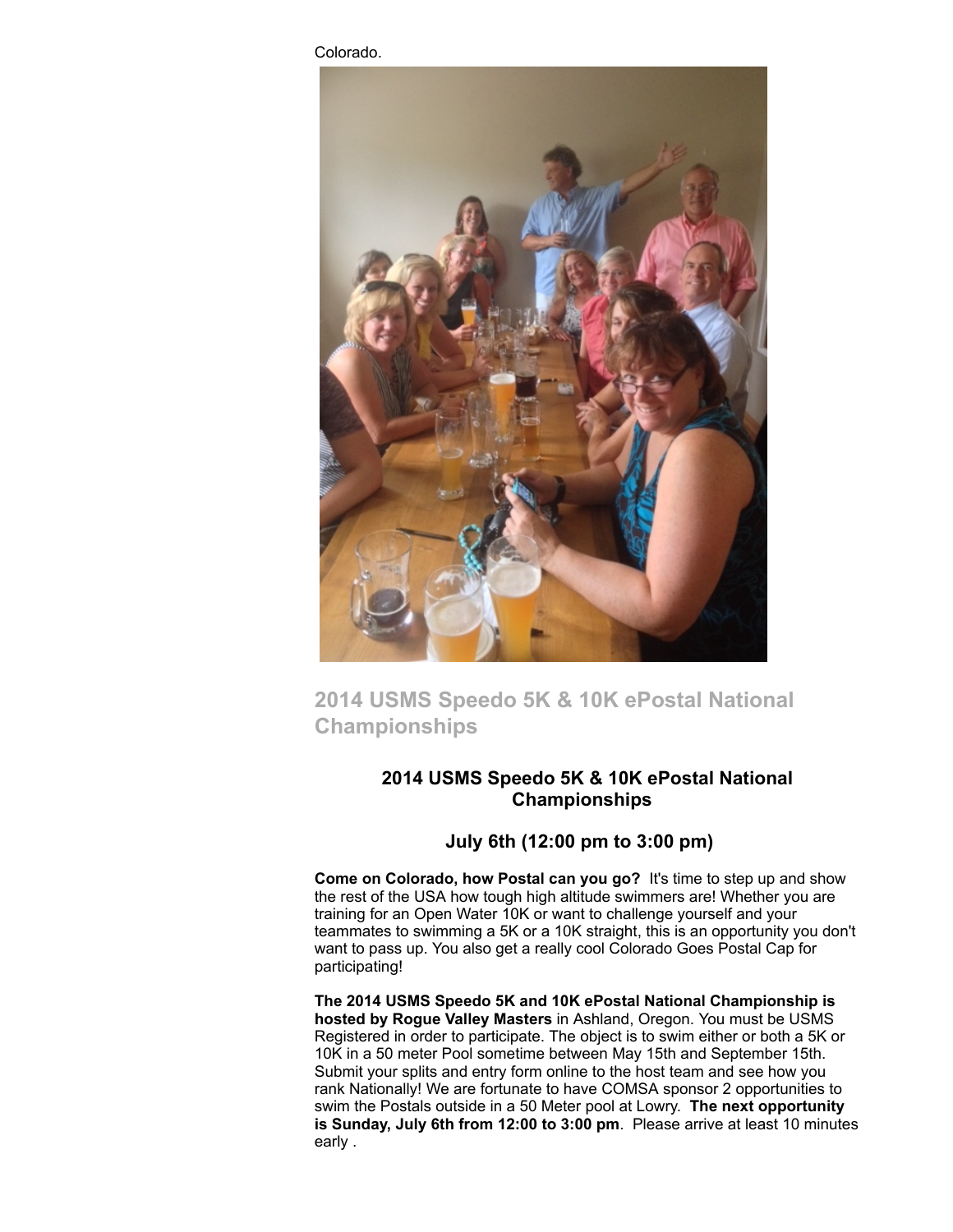All you need to do is e-mail  $picolevanderpoel@mmn.com$  to reserve a lane with the distance you intend to swim, convince a friend or family member to be your counter and keep on swimming! Split sheets, clipboards, stop watches and online instructions will be provided at each swim. When submitting your online entry, please list CMS as your team! We compete individually and as a group! As always, thank you COMSA for providing us crazy distance swimmers with these opportunities!

So how about it swimmers, E-mail [nicolevanderpoel@msn.com](mailto:nicolevanderpoel@msn.com) and reserve your lane. Just do it!

Nicole Vanderpoel Long Distance Pool Chair

#### <span id="page-3-0"></span>**Worlds** -- **BBQ July 12 and Relay Submission**

**CMS Worlds BBQ and you're invited!** Swimmers and friends attending the 2014 FINA World Championships in Montreal this summer are invited to a get acquainted - meet and greet BBQ at my house on Saturday, **July 12 2014 from 4-8pm.** There are potentially 13 or more attendees for this pot luck affaire. I will provide Brats and a grill to get us started. Christine plans to make a kale and apple salad to share as well. Use the reply all feature to let us know if you can attend and/or bring a complementary dish and/or drinks. CMS Worlds BBQ Saturday, July 12 4:00-8:00pm Andrew LeVasseur 3625 Glencoe Street Denver CO 80107 303-968-6464

Swimmers who have registered or are planning on swimming: Brian Hoyt, Mark Barrand, Audrey Eldridge, Barbara Hall, Audrey Shuss, Schuyler Smith, Suzy Talnall-Cotton, Andy Sappey, Collette Sappey, Jeff Magouirk, Steve Heath Nick Bruford Christine Zheng Shelle Freund Gregg Freund Mark Plummer

There are more out there! Let me know if you are planning on attending so I can add you to the list!

Denver Masters Head Coach, Andrew LeVasseur, has been selected as one of 4 coaches who will lead the USMS National Team at the FINA World Championships. Andrew will also be coordinating the CMS relays. Be sure to forward your relay information. [swimmin4fun@msn.com](mailto:swimmin4fun@msn.com)

<span id="page-3-1"></span>**Swim Clinic July 26**, **2014 1-3pm DU El Pomar Natatorium**

July 26, 2014 Swim Clinic DU El Pomar Natatorium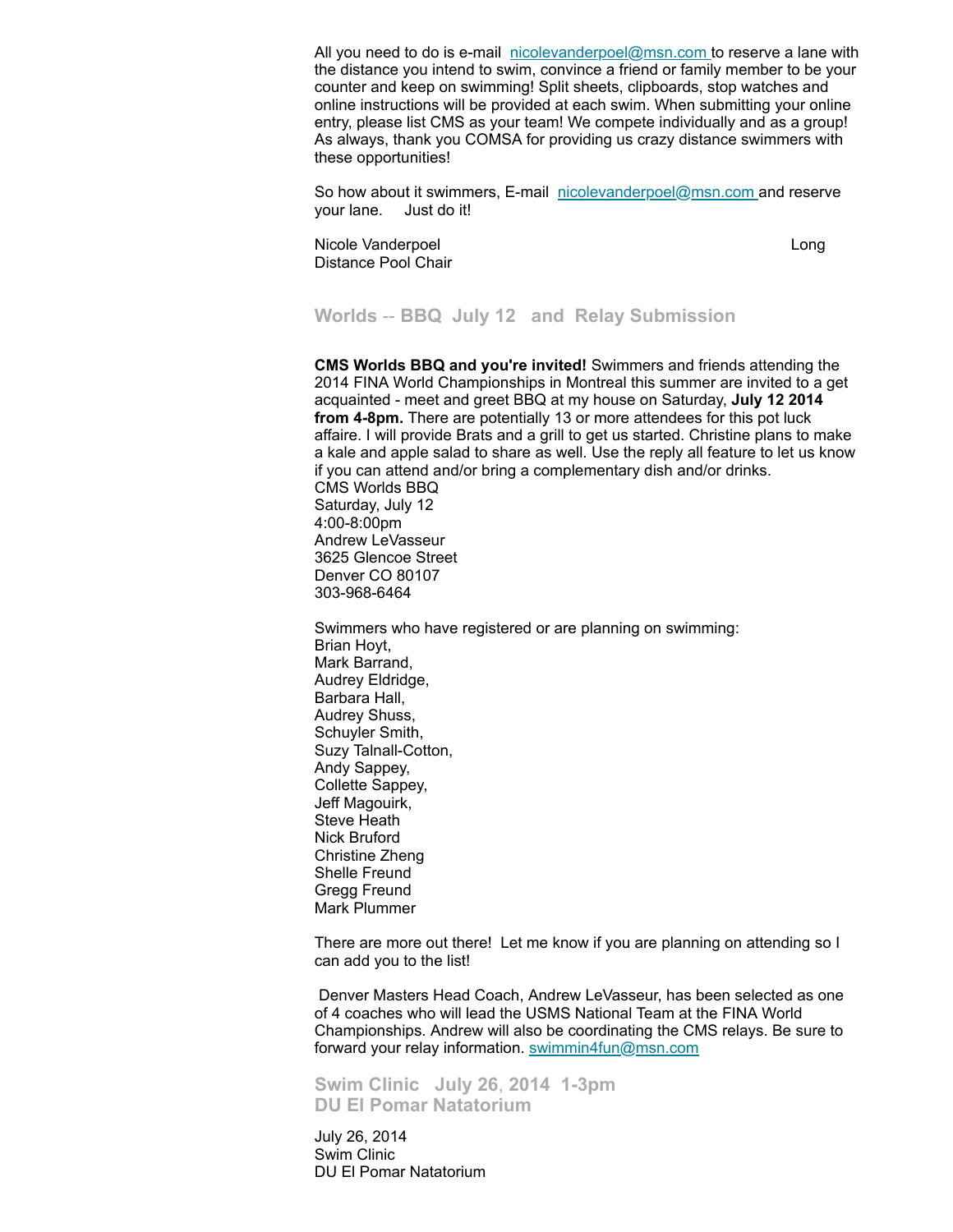We will be offering a Freestyle Clinic on Saturday, July 26, 2014 from 1-3pm at DU. Please bring your fins! \$35 for anybody, \$30 for Denver Masters and COMSA/USMS Members,

This clinic includes Video Analysis. Reserve your spot today! Register with Andrew LeVasseur, Head Coach Denver Masters

<span id="page-4-0"></span>**Open Water Swimming at Chatfield State Park in the Gravel Pond**

Open Water Swimming at Chatfield State Park in the Gravel Pond

#### **May 1 - September 30 Saturday 7:30 am to 10:00 am Monday and Wednesday 4:30 pm to 7:00 pm**

Monitors still needed for July !

**We will be using Sign Up Genius for monitor sign up. All members that swim at the pond are expected to monitor one time during the summer.** The monitoring sessions will be split so that you can monitor half the time the pond is open and will be free to swim the other time.

To view the current list of signups or to sign up for a monitor slot, please do the following:

1. click on <http://www.signupgenius.com/FindASignup>

2. Type in the following email address: comsaswimmer@gmail.com You will get a list of all current sign up sheets available.

Full details about the pond and swimming rules : <http://www.comsa.org/openwater.html>

<span id="page-4-1"></span>**Other Open Water Venues**

**Grant Ranch, Littleton Open Water Swimming** Weekends: May 17-August 31, 2014 Weekday: Mornings June 4th-August 29, 2014 Evenings June 5-August 29, 2014 <http://www.milehighmultisport.com/open-water-swimming/about/>

**Boulder Aquatic Masters (BAM), Boulder Reservoir Open Water Swims**

Tues/Thurs : May 27-September 4,2014 Sat : June 28 & July 6 Bare Bones Races: June 22& July 20 <http://www.bamswimteam.org/w/page.cfm?pagetitle=Open%20Water>

Continue to check the [COMSA](http://www.comsa.org/openwater.html) website for local open water event listings, as well as the [http://usopenwaterswimming.org/](http://usopenwaterswimming.org/%20) site for events throughout the nation.

#### <span id="page-4-2"></span>**CMS Apparel**

Colorado Masters apparel is now available through the Swim Team Store website. Long and short sleeve tee shirts and hoodies are available in black or white. Shorts and swim suits are in black only. Colors are all shown in black, the white choice is available once item is clicked on. All items have the Colorado



Masters Swimming logo from this year as seen above. Purchase your apparel now and have items shipped directly to you.

[http://www.thelifeguardstore.com/lgsteams/productcart/pc/viewCategories.asp?](http://www.thelifeguardstore.com/lgsteams/productcart/pc/viewCategories.asp?idCategory=2980&idAffiliate=677) idCategory=2980&idAffiliate=677